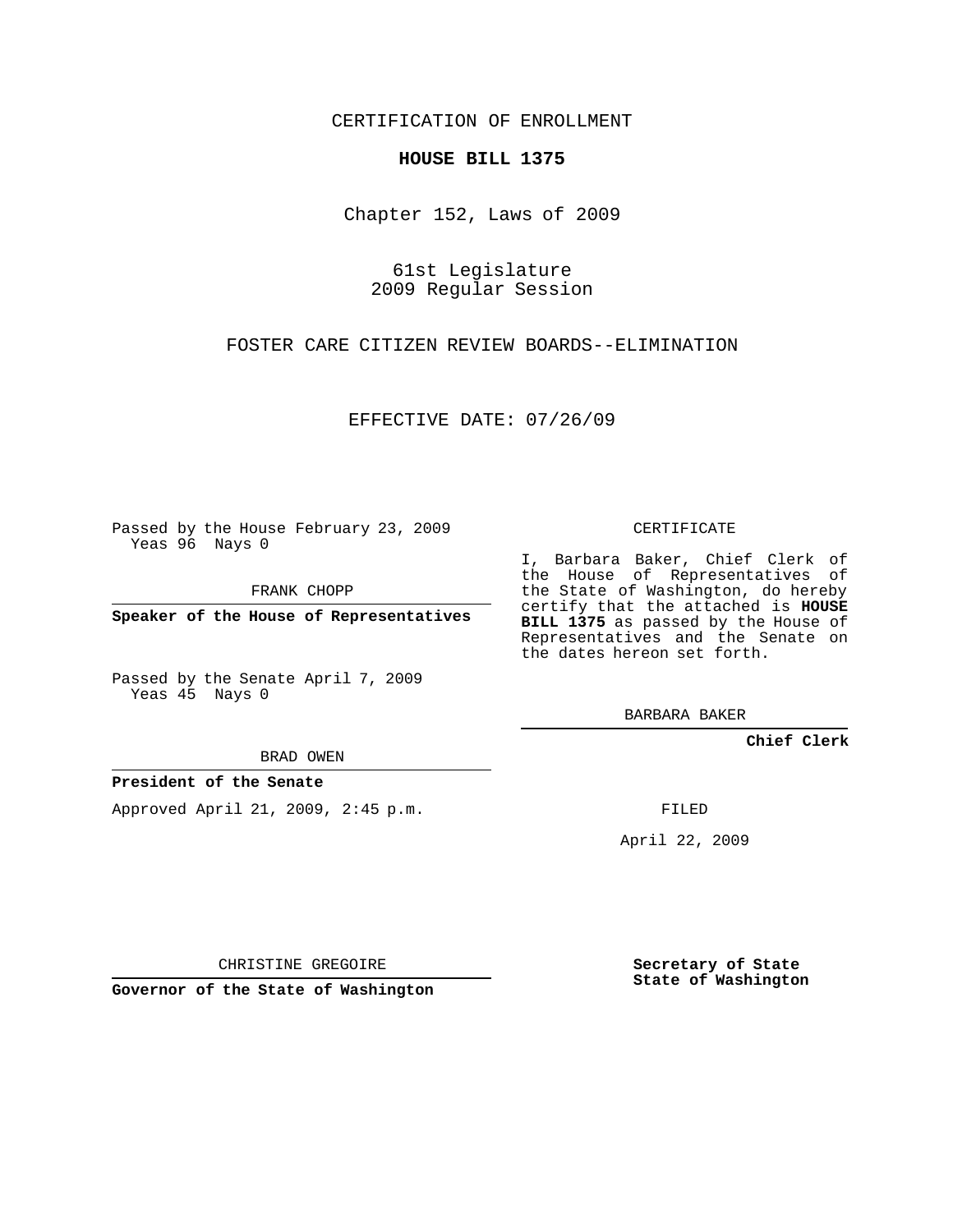## **HOUSE BILL 1375** \_\_\_\_\_\_\_\_\_\_\_\_\_\_\_\_\_\_\_\_\_\_\_\_\_\_\_\_\_\_\_\_\_\_\_\_\_\_\_\_\_\_\_\_\_

\_\_\_\_\_\_\_\_\_\_\_\_\_\_\_\_\_\_\_\_\_\_\_\_\_\_\_\_\_\_\_\_\_\_\_\_\_\_\_\_\_\_\_\_\_

Passed Legislature - 2009 Regular Session

**State of Washington 61st Legislature 2009 Regular Session**

**By** Representatives Roberts, Appleton, Walsh, Kagi, Liias, Upthegrove, and Kenney

Read first time 01/20/09. Referred to Committee on Early Learning & Children's Services.

1 AN ACT Relating to eliminating foster care citizen review boards; amending RCW 13.34.210; reenacting and amending RCW 13.34.138; and repealing RCW 13.70.003, 13.70.010, 13.70.020, 13.70.030, 13.70.040, 13.70.050, 13.70.060, 13.70.070, 13.70.080, 13.70.090, 13.70.100, 13.70.110, 13.70.120, 13.70.130, 13.70.140, and 13.70.150.

6 BE IT ENACTED BY THE LEGISLATURE OF THE STATE OF WASHINGTON:

 7 **Sec. 1.** RCW 13.34.138 and 2007 c 413 s 8 and 2007 c 410 s 1 are 8 each reenacted and amended to read as follows:

9 (1) ((<del>Except for children whose cases are reviewed by a citizen</del> 10 review board under chapter 13.70 RCW, Ine status of all children found to be dependent shall be reviewed by the court at least every six months from the beginning date of the placement episode or the date dependency is established, whichever is first. The purpose of the hearing shall be to review the progress of the parties and determine whether court supervision should continue.

16 (a) The initial review hearing shall be an in-court review and 17 shall be set six months from the beginning date of the placement 18 episode or no more than ninety days from the entry of the disposition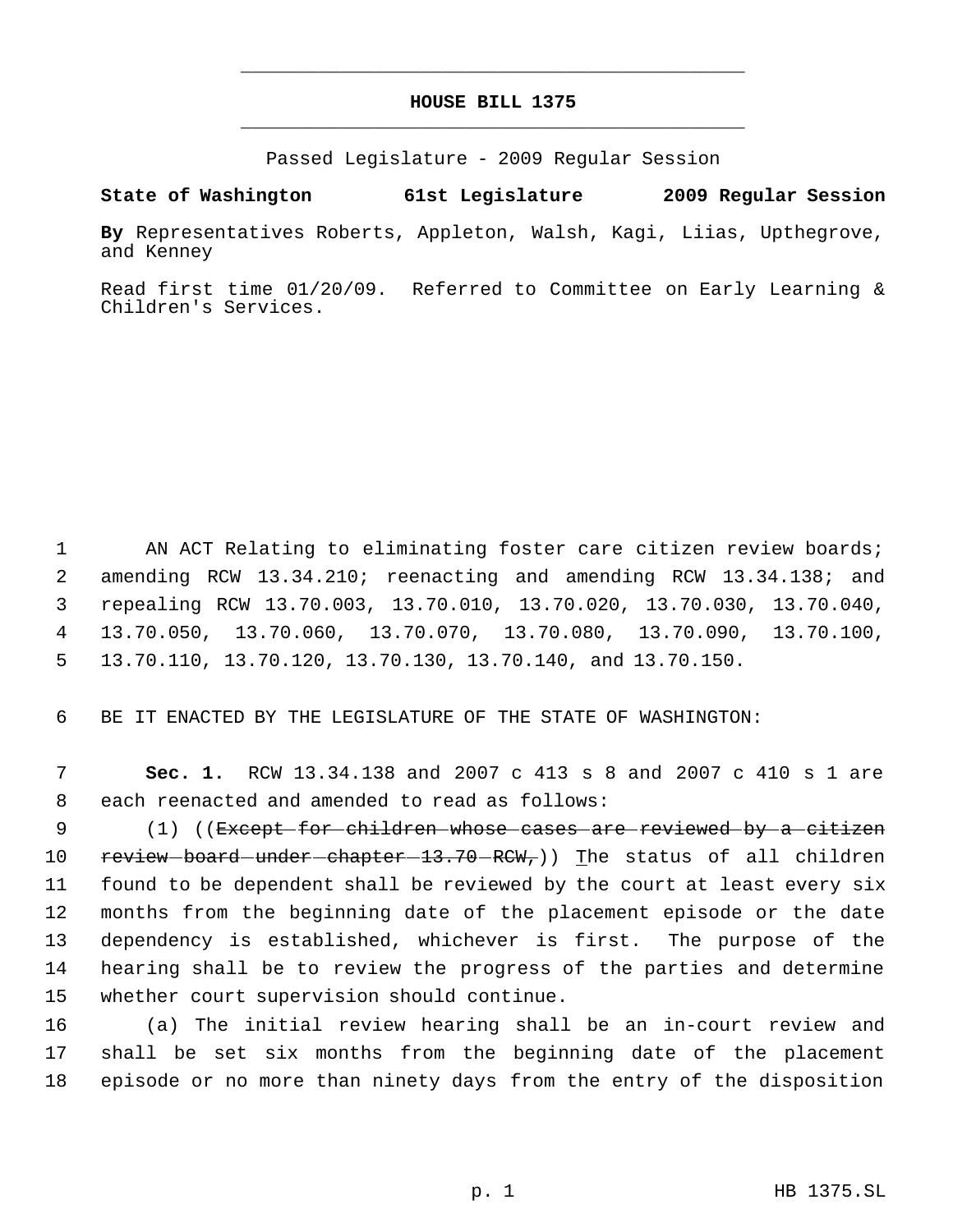order, whichever comes first. The requirements for the initial review hearing, including the in-court review requirement, shall be accomplished within existing resources.

 (b) The initial review hearing may be a permanency planning hearing when necessary to meet the time frames set forth in RCW 13.34.145 (1)(a) or 13.34.134.

 (2)(a) A child shall not be returned home at the review hearing unless the court finds that a reason for removal as set forth in RCW 13.34.130 no longer exists. The parents, guardian, or legal custodian shall report to the court the efforts they have made to correct the conditions which led to removal. If a child is returned, casework supervision shall continue for a period of six months, at which time there shall be a hearing on the need for continued intervention.

 (b) Prior to the child returning home, the department must complete the following:

 (i) Identify all adults residing in the home and conduct background 17 checks on those persons;

 (ii) Identify any persons who may act as a caregiver for the child in addition to the parent with whom the child is being placed and determine whether such persons are in need of any services in order to ensure the safety of the child, regardless of whether such persons are a party to the dependency. The department or supervising agency may recommend to the court and the court may order that placement of the child in the parent's home be contingent on or delayed based on the need for such persons to engage in or complete services to ensure the safety of the child prior to placement. If services are recommended for the caregiver, and the caregiver fails to engage in or follow through with the recommended services, the department or supervising agency must promptly notify the court; and

 (iii) Notify the parent with whom the child is being placed that he or she has an ongoing duty to notify the department or supervising agency of all persons who reside in the home or who may act as a caregiver for the child both prior to the placement of the child in the home and subsequent to the placement of the child in the home as long as the court retains jurisdiction of the dependency proceeding or the department is providing or monitoring either remedial services to the parent or services to ensure the safety of the child to any caregivers.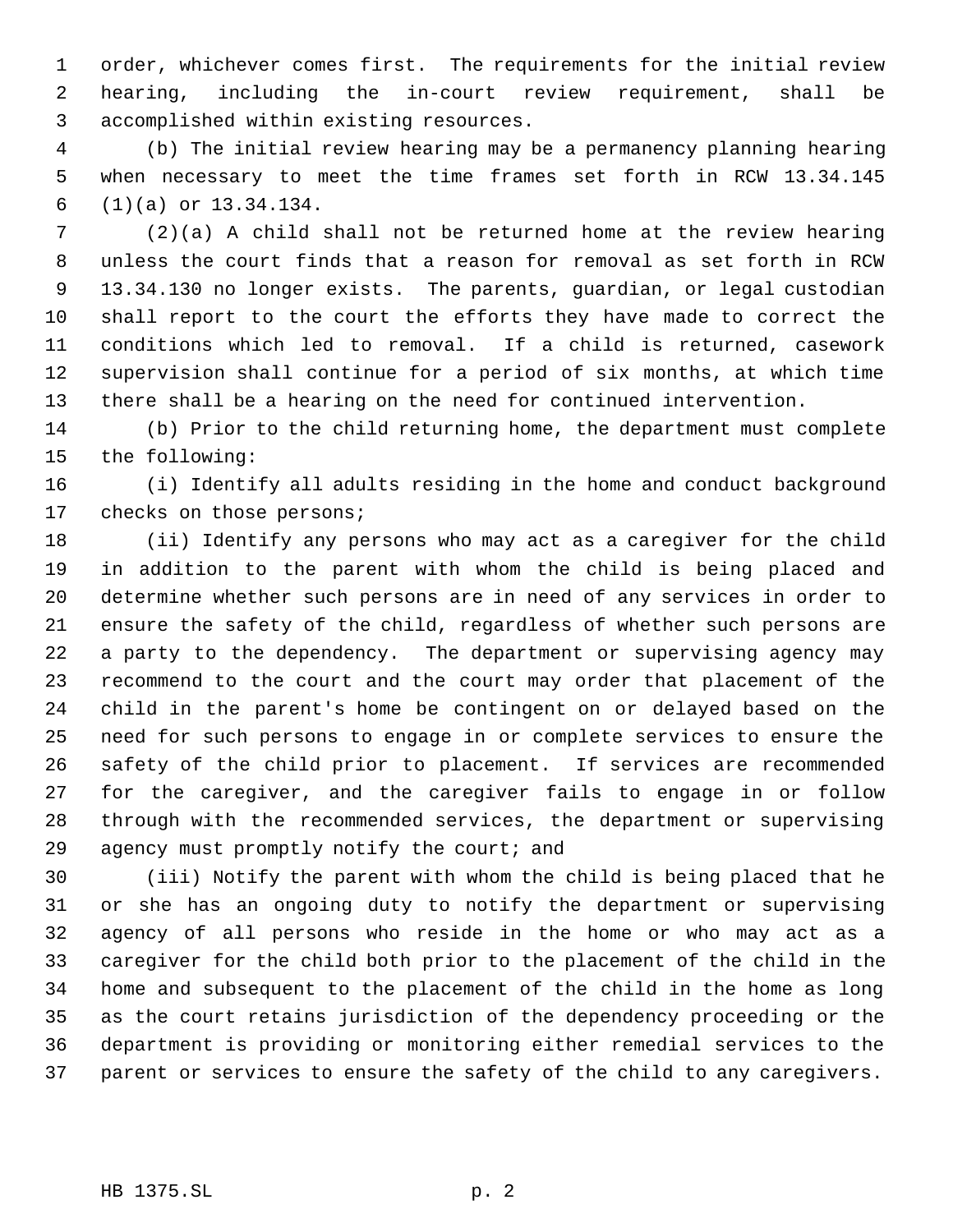Caregivers may be required to engage in services under this subsection solely for the purpose of ensuring the present and future safety of a child who is a ward of the court. This subsection does not grant party status to any individual not already a party to the dependency proceeding, create an entitlement to services or a duty on the part of the department or supervising agency to provide services, or create judicial authority to order the provision of services to any person other than for the express purposes of this section or RCW 13.34.025 or if the services are unavailable or unsuitable or the person is not eligible for such services.

 (c) If the child is not returned home, the court shall establish in writing:

 (i) Whether the agency is making reasonable efforts to provide services to the family and eliminate the need for placement of the child. If additional services, including housing assistance, are needed to facilitate the return of the child to the child's parents, the court shall order that reasonable services be offered specifying such services;

 (ii) Whether there has been compliance with the case plan by the child, the child's parents, and the agency supervising the placement;

 (iii) Whether progress has been made toward correcting the problems that necessitated the child's placement in out-of-home care;

 (iv) Whether the services set forth in the case plan and the responsibilities of the parties need to be clarified or modified due to the availability of additional information or changed circumstances;

(v) Whether there is a continuing need for placement;

 (vi) Whether the child is in an appropriate placement which 28 adequately meets all physical, emotional, and educational needs;

 (vii) Whether preference has been given to placement with the child's relatives;

 (viii) Whether both in-state and, where appropriate, out-of-state placements have been considered;

 (ix) Whether the parents have visited the child and any reasons why visitation has not occurred or has been infrequent;

(x) Whether terms of visitation need to be modified;

 (xi) Whether the court-approved long-term permanent plan for the child remains the best plan for the child;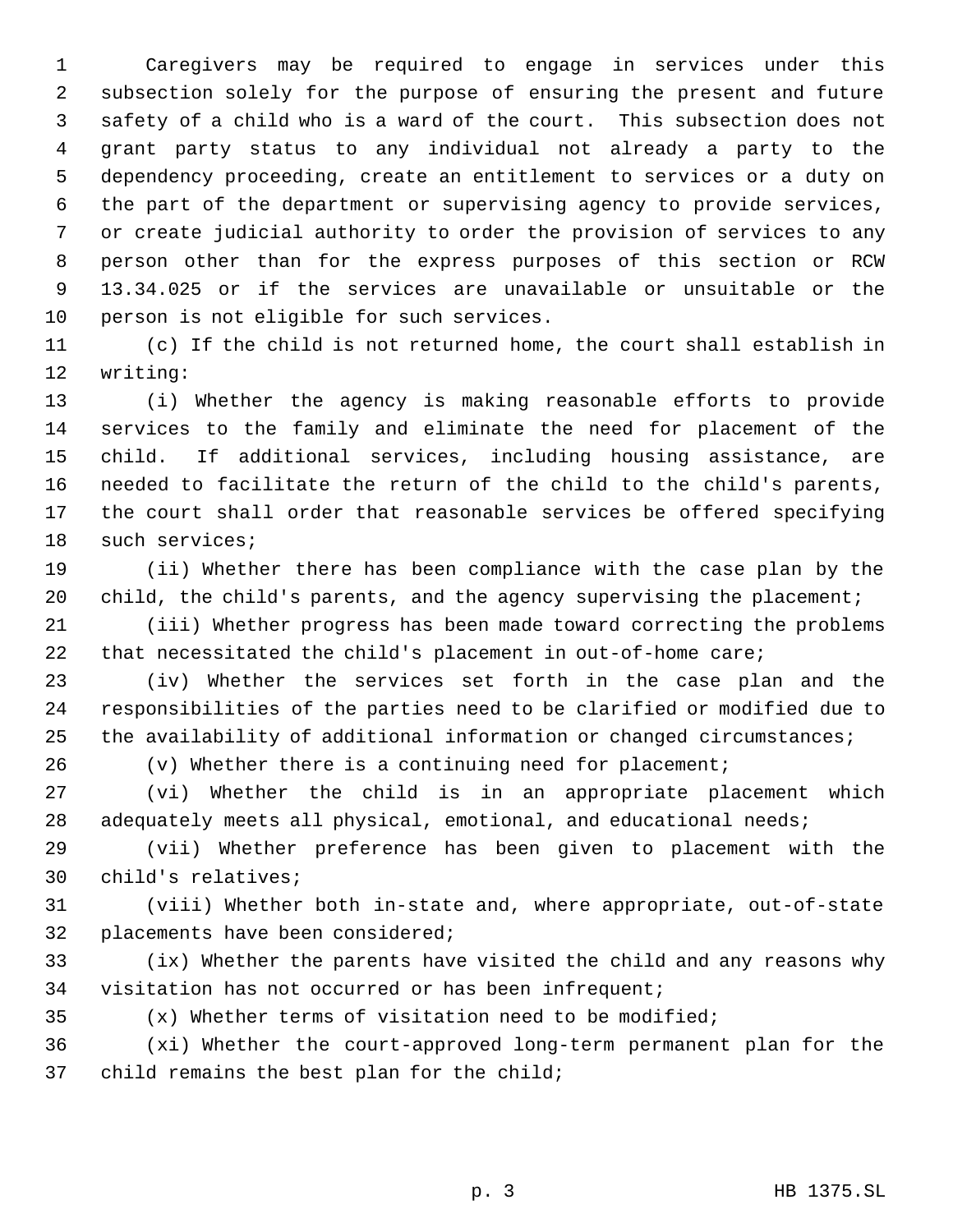(xii) Whether any additional court orders need to be made to move the case toward permanency; and

 (xiii) The projected date by which the child will be returned home or other permanent plan of care will be implemented.

 (d) The court at the review hearing may order that a petition seeking termination of the parent and child relationship be filed.

 (3)(a) In any case in which the court orders that a dependent child may be returned to or remain in the child's home, the in-home placement shall be contingent upon the following:

 (i) The compliance of the parents with court orders related to the care and supervision of the child, including compliance with an agency 12 case plan; and

 (ii) The continued participation of the parents, if applicable, in available substance abuse or mental health treatment if substance abuse or mental illness was a contributing factor to the removal of the child.

 (b) The following may be grounds for removal of the child from the home, subject to review by the court:

 (i) Noncompliance by the parents with the agency case plan or court order;

 (ii) The parent's inability, unwillingness, or failure to participate in available services or treatment for themselves or the child, including substance abuse treatment if a parent's substance abuse was a contributing factor to the abuse or neglect; or

 (iii) The failure of the parents to successfully and substantially complete available services or treatment for themselves or the child, including substance abuse treatment if a parent's substance abuse was a contributing factor to the abuse or neglect.

 (c) In a pending dependency case in which the court orders that a dependent child may be returned home and that child is later removed from the home, the court shall hold a review hearing within thirty days from the date of removal to determine whether the permanency plan should be changed, a termination petition should be filed, or other action is warranted. The best interests of the child shall be the court's primary consideration in the review hearing.

 (4) The court's ability to order housing assistance under RCW 13.34.130 and this section is: (a) Limited to cases in which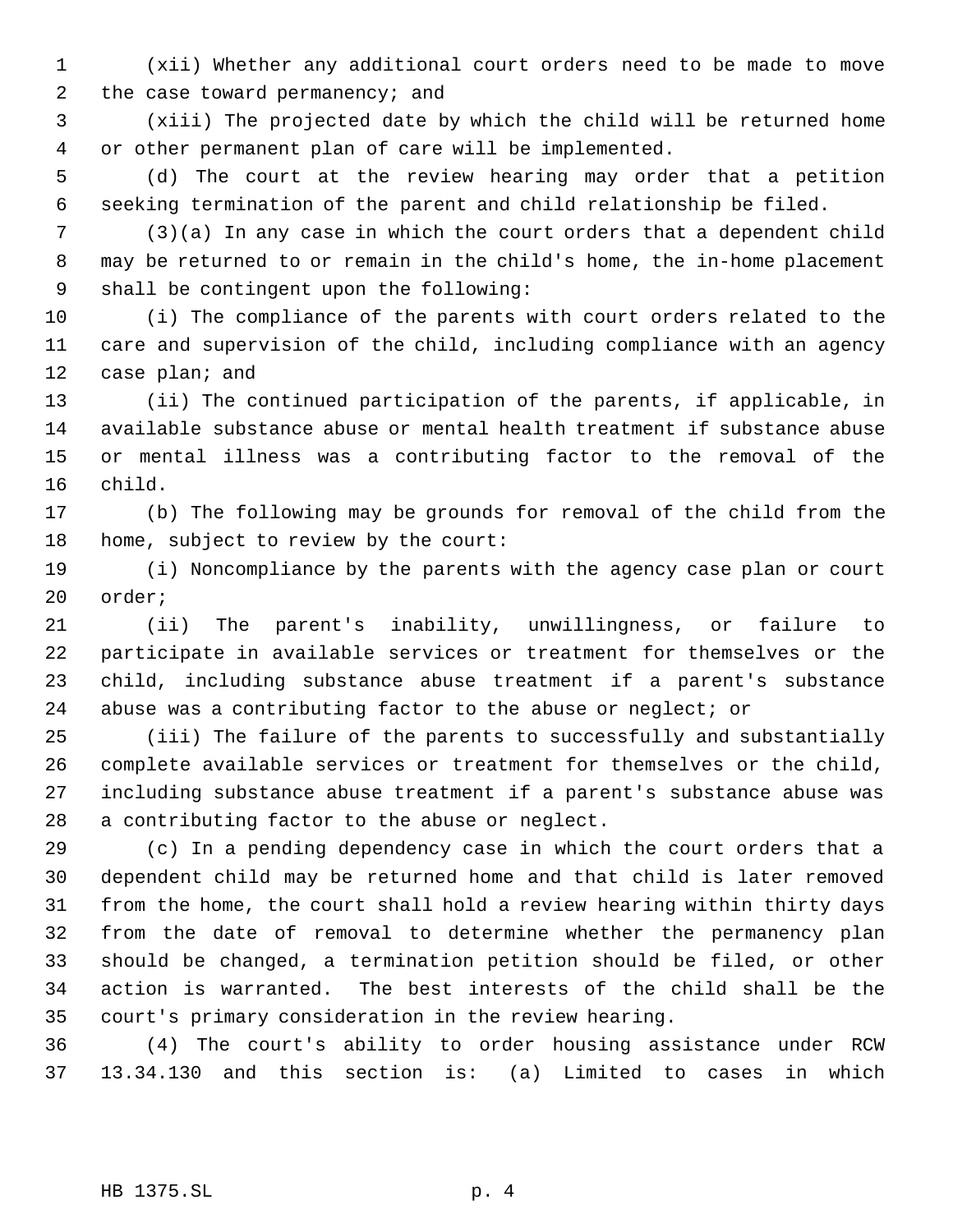homelessness or the lack of adequate and safe housing is the primary reason for an out-of-home placement; and (b) subject to the availability of funds appropriated for this specific purpose.

 (5) The court shall consider the child's relationship with siblings in accordance with RCW 13.34.130(3).

 **Sec. 2.** RCW 13.34.210 and 2003 c 227 s 8 are each amended to read as follows:

 If, upon entering an order terminating the parental rights of a parent, there remains no parent having parental rights, the court shall commit the child to the custody of the department or to a licensed child-placing agency willing to accept custody for the purpose of placing the child for adoption. If an adoptive home has not been identified, the department or agency shall place the child in a licensed foster home, or take other suitable measures for the care and welfare of the child. The custodian shall have authority to consent to the adoption of the child consistent with chapter 26.33 RCW, the marriage of the child, the enlistment of the child in the armed forces of the United States, necessary surgical and other medical treatment for the child, and to consent to such other matters as might normally be required of the parent of the child.

 If a child has not been adopted within six months after the date of the order and a guardianship of the child under RCW 13.34.231 or chapter 11.88 RCW, or a permanent custody order under chapter 26.10 RCW, has not been entered by the court, the court shall review the case 25 every six months until a decree of adoption is entered ((except for 26 those cases which are reviewed by a citizen review board under chapter 27 13.70 RCW)). The supervising agency shall take reasonable steps to ensure that the child maintains relationships with siblings as provided in RCW 13.34.130(3) and shall report to the court the status and extent of such relationships.

 NEW SECTION. **Sec. 3.** The following acts or parts of acts are each repealed:

 (1) RCW 13.70.003 (Substitute care of children--Citizen review board system--Purpose--Application of administrative procedures and standards) and 2000 c 122 s 36 & 1989 1st ex.s. c 17 s 1;